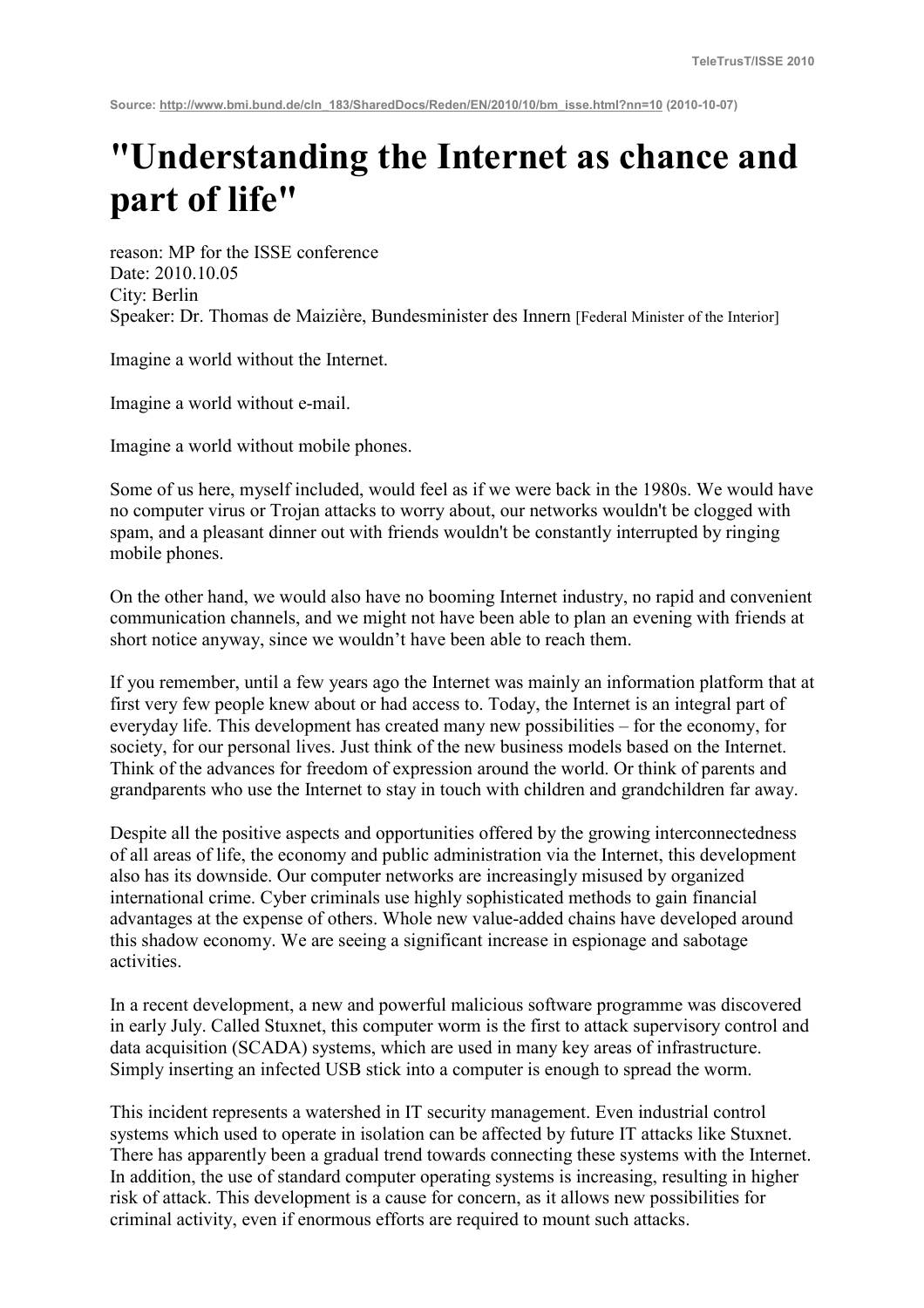Another challenge in the modern computer age is protecting against botnets that take over individual computers without their owners' knowledge and link them into networks. Millions of computers, all of them online at all times, need effective protection against malware and misuse.

We can stay ahead in the endless race against attackers only if industry, the research community and public administration engage in dialogue and cooperate at national and international level on the basis of mutual trust. We must continue and increase our efforts to raise awareness and we must give the issue of IT security high policy priority.

In all of our activity, we must not forget that the point of all our protection and efforts is not the information and communications technologies or the Internet, but the autonomous individual. Rapid technological development and above all the Internet with its seemingly endless opportunities, as well as risks, demand that we protect and help people find their way in this cyber era.

To do so, we must

- 1. educate,
- 2. create transparency,
- 3. and take our govermental responsibility serious.

About my first point, education: Each Internet user must remember one thing: Everyone who goes on the Internet needs basic knowledge and a healthy amount of common sense: Why should I publish intimate details about my private life on the Web that I would otherwise share with only a few close friends? What makes a reliable and secure password? What basic settings do I need to protect my computer against viruses and malware? What security risks must I watch out for when I am online? How do I design my own website so that it can't harm others? This is why my ministry already supports important Internet-education initiatives like "Deutschland sicher im Netz" (Keeping Germany safe on the Web). And we plan to continue.

About my second point, transparency, above all in data processing: Here too there is much to be done.

Businesses can and must use the Internet to tell the public more quickly, simply and comprehensively, in language that all can understand, about what information they collect, what they use it for and who they share it with. Providers would be well advised to work together to formulate standard, legally binding agreements.

And about my third point, adapting the law: Existing legislation already adequately covers many new aspects brought by the Internet and information and communications technology (ICT). And we should always start by seeking an analogy to the "offline world".

Only where there are obvious gaps in existing law should the government examine whether and how to close these gaps. But before passing any new regulation, we should carefully examine whether it suffices to rely on – and if necessary, require – voluntary self-regulation in society and industry. Only where self-regulation does not yield satisfactory solutions, or where strong special interests crowd out the common good must and will government take action.

In other areas, however, we must think more carefully about the possible need for legislative action. For example, how can we make sure that individuals retain control over their sensitive information and personal data, even in the digital age?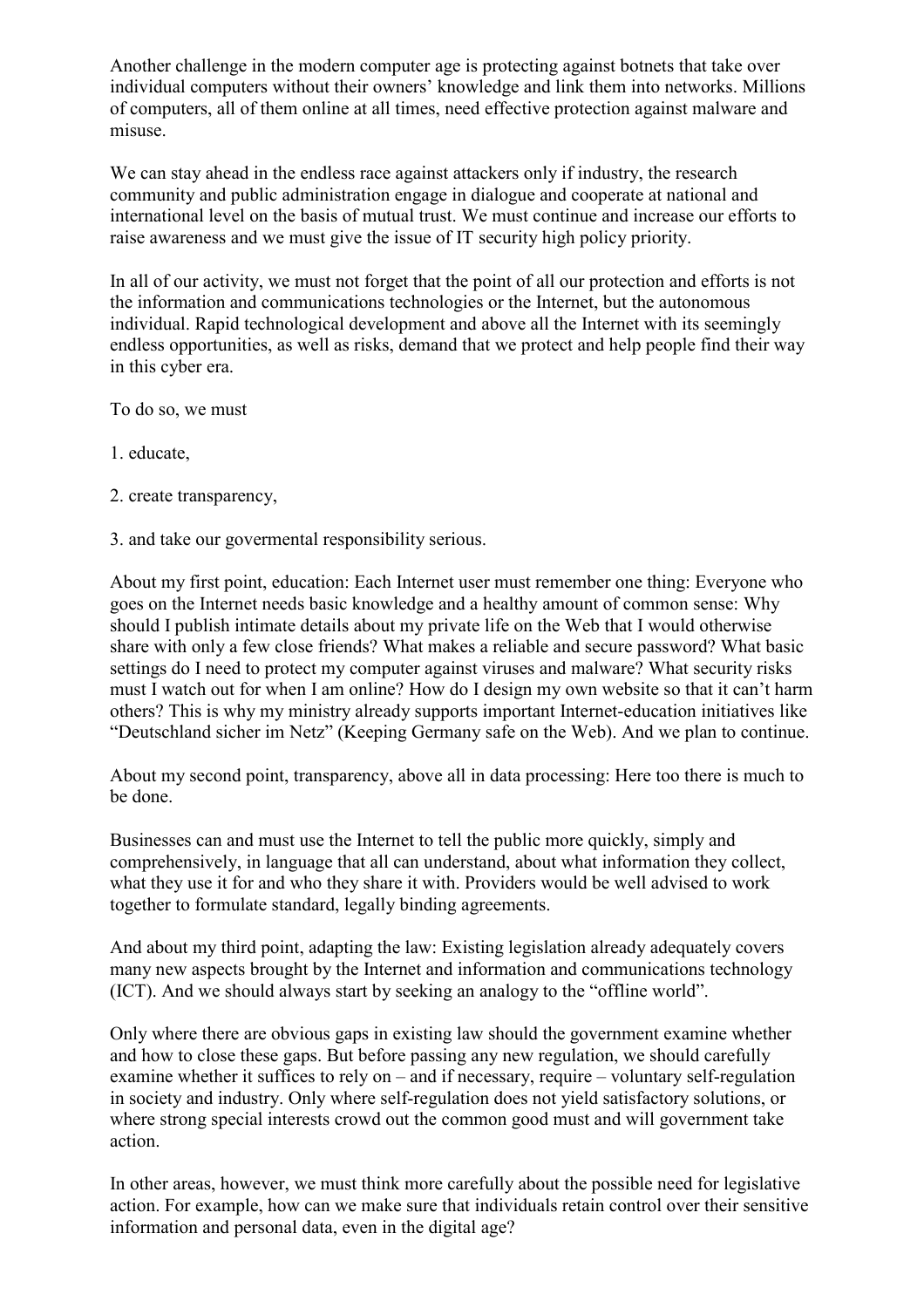To answer this question, we must thoroughly examine our applicable data protection law, which is still largely a product of the analogue age. In doing so, we must pay special attention to the fact that data protection and data security always have a legal, a technical and an international component. All of these must be developed in tandem in order to achieve good results.

As a good example, I would point out the need for trusted online identification and the secure transmission of identifying information. Our De-Mail and new identity card offer technical solutions for both.

Internet-based – and thus technical – data protection applications, known as "privacy apps", could implement existing rights to information or to object simply and cheaply at the click of a mouse. Maybe this conference will inspire ideas for such apps.

Legal and technical solutions must be pursued in tandem also when it comes to control options for individual users. One example might be a digital date of expiry which individuals can use to define how long the information they have put on the Internet should stay there. I am pleased that software companies and research institutions are already working on such approaches, although there are certainly still some technical problems to work out.

The Internet enables globally networked information processing and storage. In cloud computing, for example, data are located in a "virtual cloud" outside one's own infrastructure. On the one hand, this means I can access my data at any time from almost anywhere. On the other hand, however, I have a hard time knowing where exactly my data are stored and who is processing them. This also leads to uncertainty as to which law applies.

Retaining control over sensitive information and personal data is therefore a challenge for the future. In designing data and information security, for identity authentication authorization management (IAA), we will need trusted and internationally interoperable systems and applications.

When talking about legal framework conditions for "clouds" which guarantee data security and data protection, we must think in a European and global context. National, supranational and international arrangements must be developed in concert.

At the national level, we can and will come up with our own strategies for dealing with the Internet and will submit them to the process of building international consensus.

Today, twenty-five years after electronic mail was first introduced, fewer than 5% of e-mails in Germany are sent in encrypted form. The overwhelming majority of e-mails and their attachments can be intercepted, read like a postcard and manipulated. Senders and recipients can therefore never be sure who they are really communicating with and whether the message has been altered. Then there is the problem of never knowing for sure whether an e-mail ever actually reached its intended recipient.

With De-Mail, we are working with the IT industry to achieve a higher level of trust between communication partners. Secure registration procedures and connections between providers prevent messages from being intercepted or manipulated. And De-Mail provides legally binding proof of when the message was received.

In designing De-Mail, we placed high priority on making sure the technology is as simple to use as ordinary e-mail. In this way, we hope to rapidly raise the level of security for electronic messages and make De-Mail part of everyday life.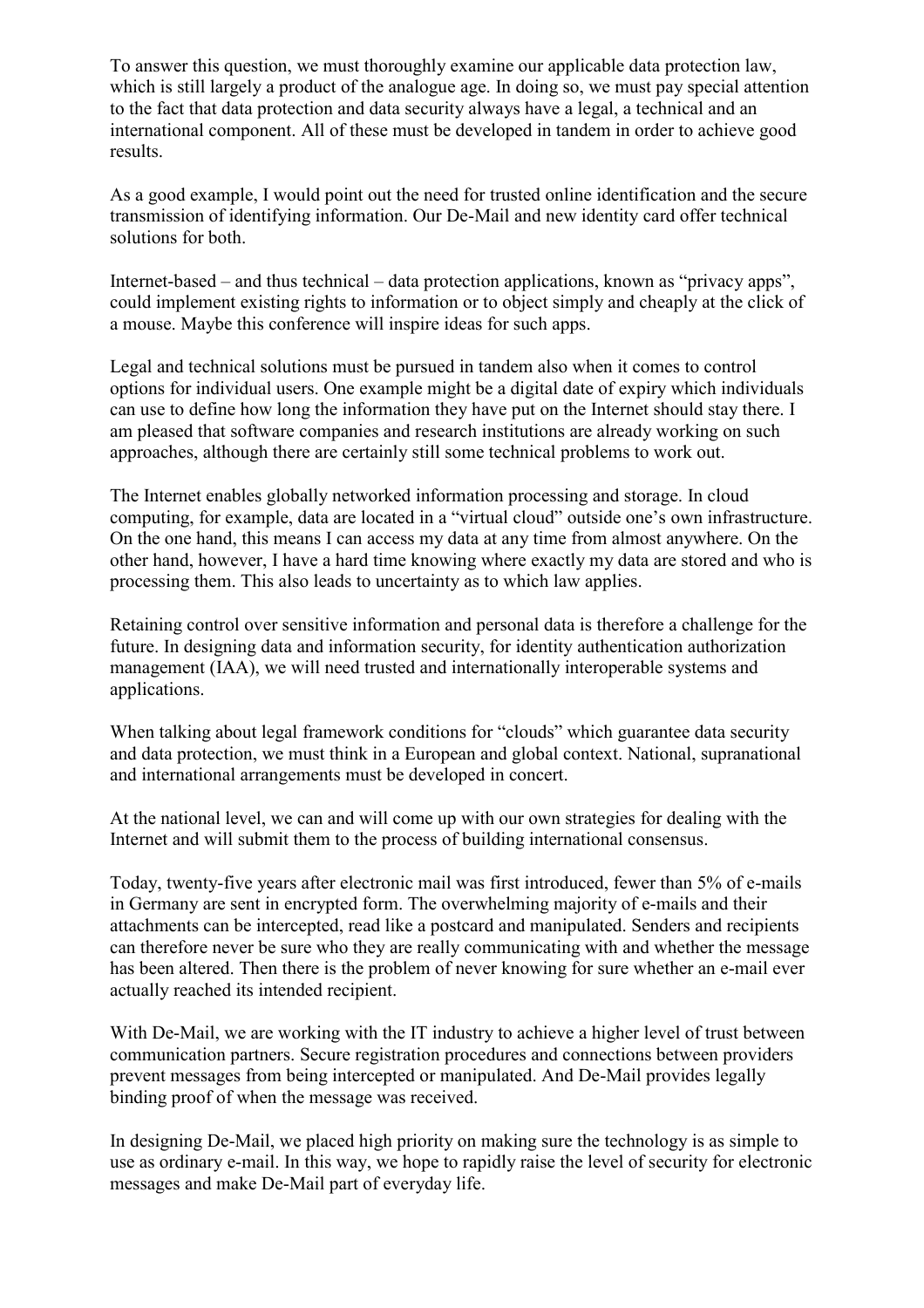I also hope the new identity card rapidly becomes part of everyday life online. This new document, which you can apply for starting November 1st, will also enable cardholders to identify themselves on the Internet as easily, conveniently and reliably as in the real world with the conventional identity card.

The online function is optional for cardholders and service providers. It is voluntary, an option for reciprocal, reliable authentication.

If cardholders choose to use this option, the new identity card makes it easier for them to control their information. And when personal data are necessary, cardholders can provide them with greater awareness and in a more targeted way.

Many safeguards ensure that personal information cannot be linked. No one needs to fear becoming a "transparent citizen".

This is why we concentrated on ensuring a very high level of security for citizens' data while keeping the card easy to use. This means that the only data that can be read from the card are the data needed in that particular situation.

For example, if you want to order a book online, the online merchant will be able to read your address on the card, but will not have access to your date of birth.

Card users themselves ultimately decide which data can be accessed. And both parties to the transaction must verify their identity: The online merchant who wants to see my identity card must also provide proof of identity. To this end, the government issues authorization certificates that come with strict data protection obligations. Here, government functions as a sovereign guarantor of trust, without however intervening in the communication between users and service providers.

We have developed and tested the new identity card together with experts. In this way, we were able to create a modern identity card that ensures both the physical security of the card itself and the security of the data stored on the chip. Security mechanisms protect all transmissions of data, so that no one can intercept such transmissions, copy or manipulate the data without explicit authorization. No data can be accessed or sent from the card without the cardholder's explicit consent. Here too, users must keep their computers'security features up to date in order to prevent misuse.

With the structures of the new identity card, the Federal Government has created a robust foundation for its use, while paying attention to technical, legal and organizational aspects. Now it is up to the service providers on the Internet to take advantage of these structures. This call is addressed both to businesses offering their personalized services on the Internet and to the state and local governments: With the new identity card, they will find it easier to provide their services in a more convenient way, meaning that citizens will have to make fewer trips to government offices.

Within the federal administration too, information technology is vital for ensuring the ability to work and the capacity for action. In both the public and private sectors, mobile telephony and text messaging is an integral part of the daily routine.

But we now know that it is relatively easy to eavesdrop on GSM mobile networks. In concrete terms, this means that mobile phone conversations and text messages need additional encryption for protection.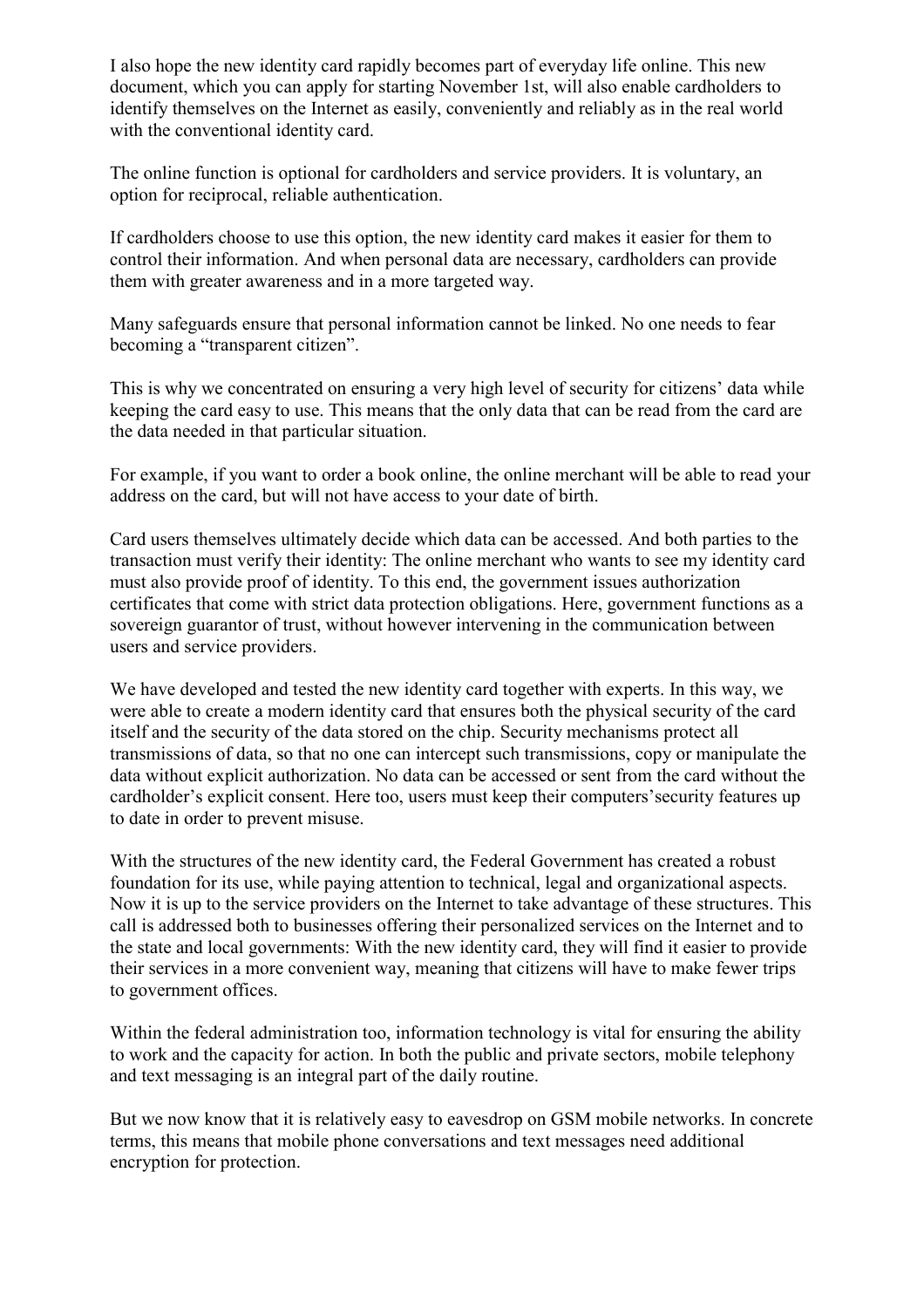That is why the Federal Office for Information Security (BSI) developed a new standard for encrypted phone calls and text messages called secure cross-network communication, in German SNS.

Thanks to this new standard, it is possible to make encrypted phone calls and send encrypted text messages between mobile phones made by different manufacturers. The new standard also allows for encrypted connections to TETRA mobile devices used by the police, fire services and other security organizations. The SNS standard is open and allows interested manufacturers to develop and sell products which use this standard.

These and other products based on the SNS standard will make the federal administration's mobile communications more secure.

We want to take full advantage of our possibilities and improve the framework conditions for IT security already during the design phase of new infrastructures. "Security by design" must take the place of the "bolted-on security" often practised in the past.

Neither in economic terms nor in terms of security policy can we afford to wait until long after an infrastructure's functionality has been developed and then expend great efforts to come up with the IT security. This is where the Federal Office for Information Security plays an important role: It is involved early on in the development of infrastructures and new ITbased applications.

The Federal Office's technical guidelines on IT security for specific applications and infrastructures, its certification of products according to defined protection profiles, and its IT security standards set the course for significantly greater IT security.

In this way, we are creating a dependable framework for long-term security of investment in increasingly complex structures. At the same time, by setting standards, the Federal Government provides orientation and promotes future IT innovations.

IT security has long been more than a national issue. Due to the high degree of global interconnectedness in our information systems, incidents in other countries have a growing impact on IT security in our country as well. The division between internal and external security are becoming increasingly blurred.

This is why the Federal Government is working not only at the national but also at the international level to strengthen cross-border IT security.

At European level, our goal for the medium term must be to establish Europe-wide IT security themes, thereby creating a harmonized level of IT security in the EU which all participants can depend on. Founded in 2004, the European Network and Information Security Agency, ENISA, provides important services on the way to achieving this goal.

ENISA's mandate is currently being renegotiated. I would like to see this agency play a greater role in the EU's policy-making process and the implementation of policy decisions in the Member States.

Beyond the EU, we are also working to promote IT security in supranational initiatives and organizations such as the OECD, NATO and the G-8. Here, our immediate goal will be to work towards consolidating international activities which are currently divided into many individual initiatives. We must help existing security standards gain greater acceptance.